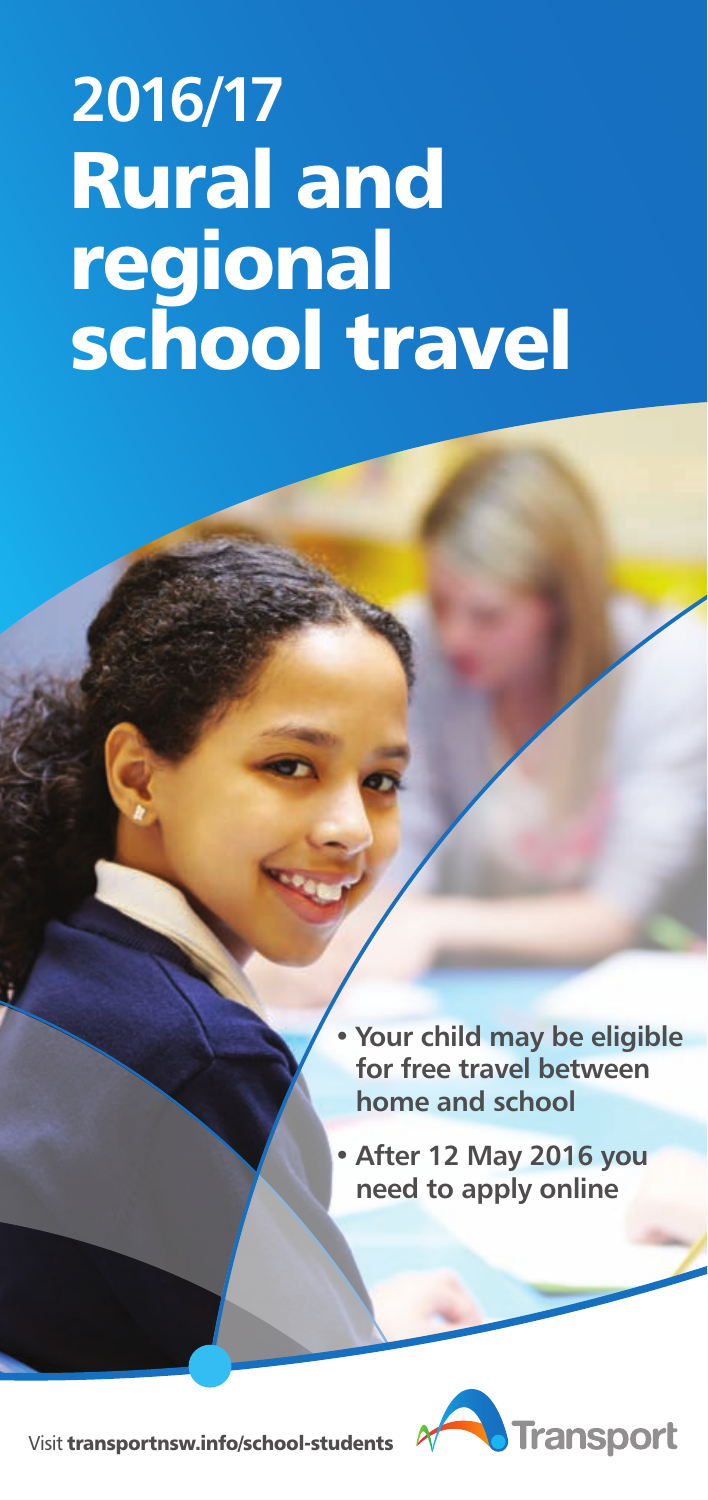### What's new

From 12 May 2016, applications for free school travel in rural and regional NSW will need to be completed online instead of using paper forms.

This change makes it easier to apply, as you only need to complete one form that covers all situations, including journeys that involve multiple transport operators.

It's also easier for schools and bus operators, as Transport for NSW will now handle the applications.

This change only affects the application process; no changes to any public transport services are planned.

### Who can apply

To be eligible for free school travel, students may need to live a minimum distance from their school:

#### Years K-2 (Infants)

There's no minimum distance.

#### Years 3-6 (Primary)

1.6km straight line distance or 2.3km walking.

#### Years 7-12 (Secondary)

2.0km straight line distance or 2.9km walking.

### Who needs to apply

A new application is only required if the student has never been approved for free school travel before.

However, you need to update student details online if the student:

- Is moving from Year 2 to Year 3
- Is moving from Year 6 to Year 7
- Is changing schools or campuses
- Is changing address

### How to update your details

If the student has already been approved for school travel and their address, school or name changes, or the student is entering Years 3 or 7, you will need to update your details at

**[apps.transport.nsw.gov.au/ssts/updatedetails](http://apps.transport.nsw.gov.au/ssts/updatedetails)**.

### How to apply for free travel for the first time

#### Applications for 2017 open from the start of Term 4, 2016.

#### Step 1

Once you have confirmed your 2017 school enrolment, complete the online application form at **[transportnsw.info/school-students](http://transportnsw.info/school-students)**, nominating your home address and which bus company or transport operator the student needs to travel between home and school.

#### Step 2

Print, sign and date the completed application, then return it to the student's school for endorsement.

#### Step 3

The school then sends the endorsed application to Transport for NSW. You will receive an email confirming the outcome of your application. If the application is approved, Transport for NSW will inform your local bus or transport operator who may send a school travel pass (where applicable) to the student's school, or in some cases will contact you directly about travel arrangements.

A parent or guardian must apply for students 15 years and under. Students 16 years and over must apply for themselves.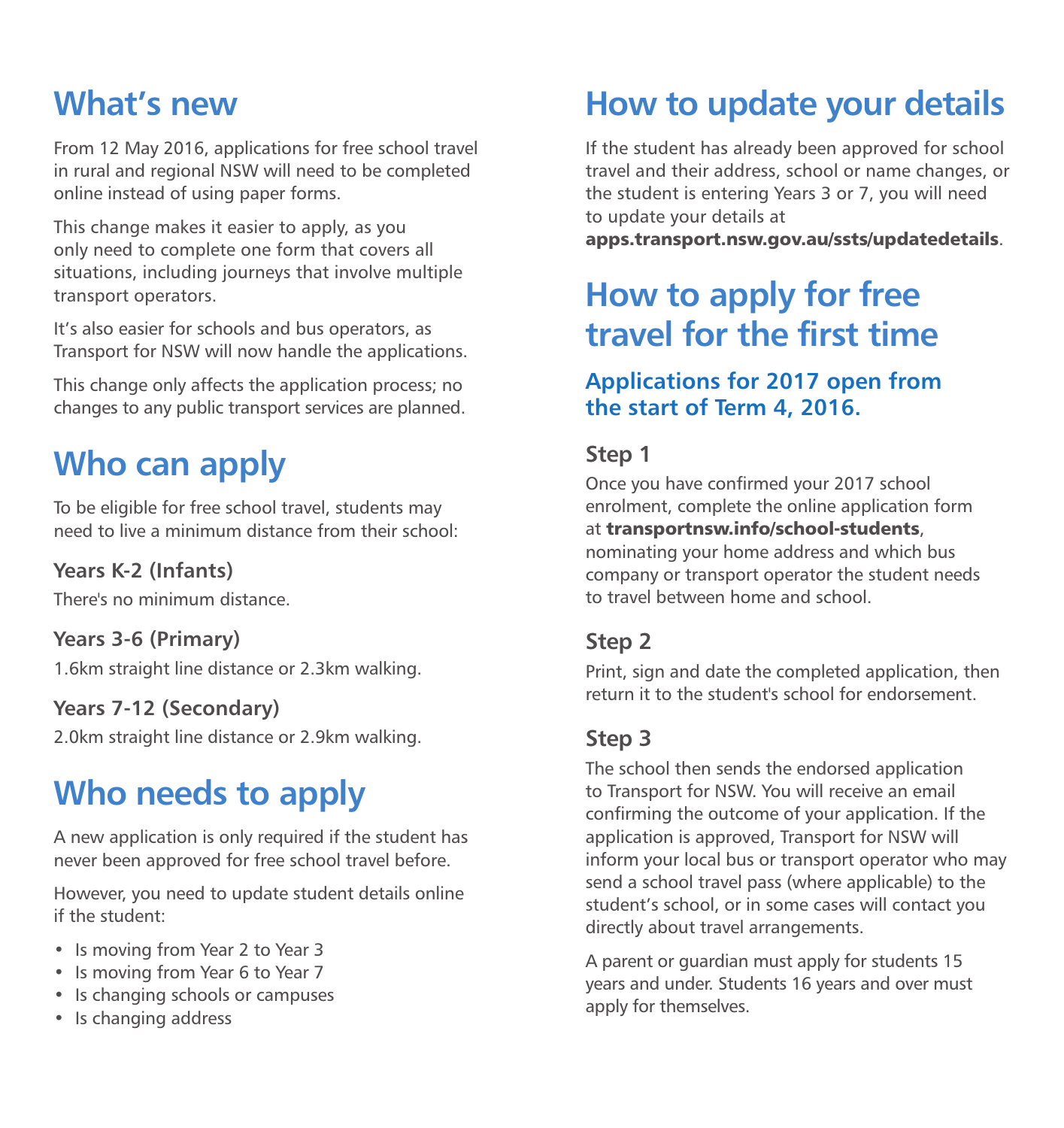### Frequently asked questions

#### Can I still apply using a paper form?

Carbon copy forms are no longer being accepted after Term 2, 2016. To download a paper form visit **[apps.transport.nsw.gov.au/ssts](http://apps.transport.nsw.gov.au/ssts)**.

#### How can I apply if I don't have internet access?

Call **131 500** for assistance with your application.

#### Does the approved free travel include travel outside school hours?

Approved free school travel is only for travel to and from school. So for travel after hours, on weekends or during school holidays, students will need to purchase a ticket.

#### What if there's no public transport in my area?

In areas where there is no public transport,eligible NSW residents may receive a subsidy for transporting the student to school by private vehicle. For details visit **[transportnsw.info/school-students](http://transportnsw.info/school-students)**.

#### How do I apply if the student is in a shared parenting situation and needs to travel from two addresses?

Each parent (or the student if aged 16 or over) needs to make a separate application for each address. The same eligibility criteria apply.